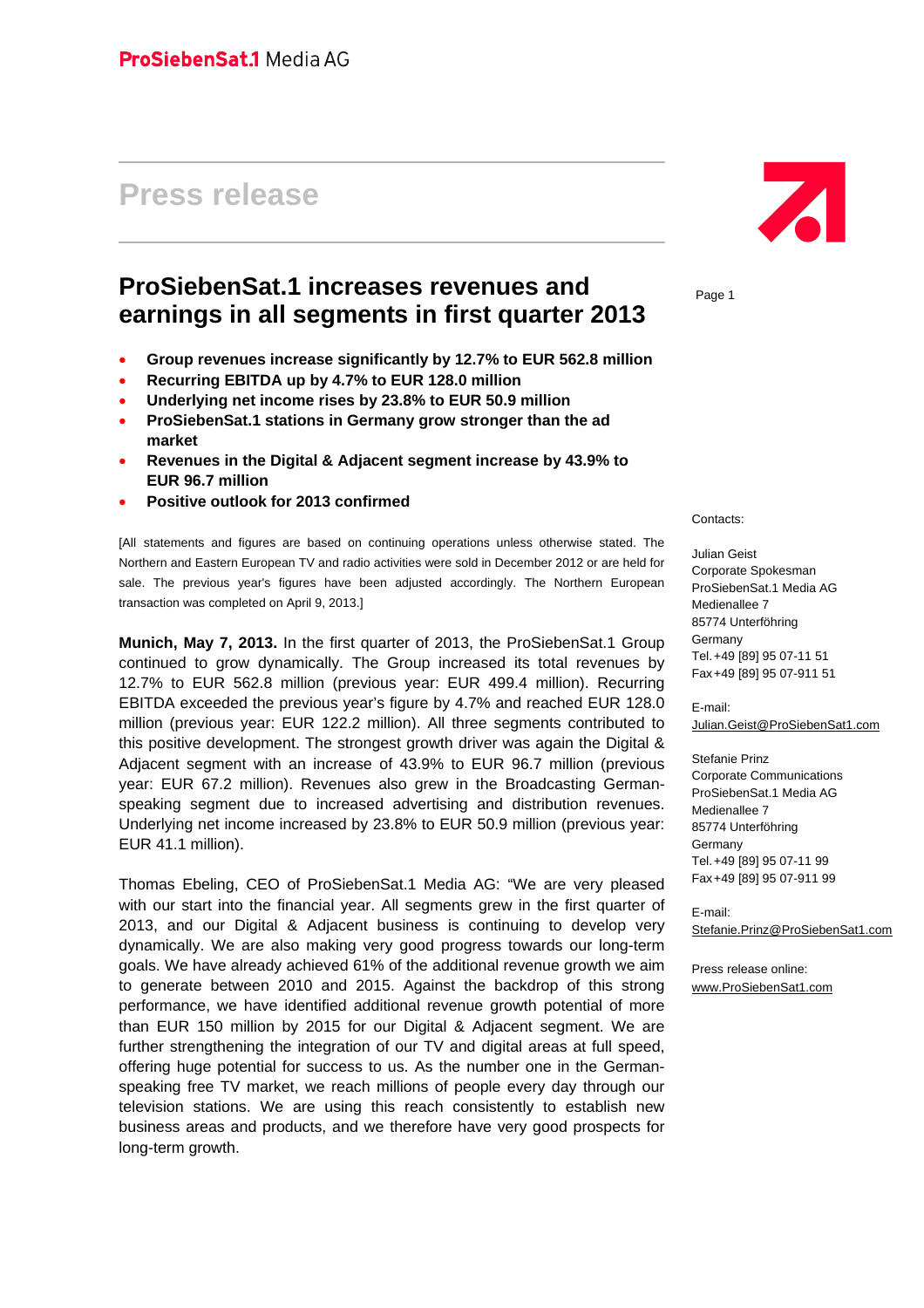

# **German ProSiebenSat.1 stations growing stronger than the market** Page 2 of 7

In the first quarter of 2013, the ProSiebenSat.1 Group's revenues in the Broadcasting German-speaking segment increased by 4.7% to EUR 441.1 million (previous year: EUR 421.2 million). In Germany, the Group continued to increase its revenues from selling TV advertising time after a positive previous year quarter, and it extended its leading position in the TV advertising market to 44.3% gross (previous year: 42.7%). In addition, the German TV stations grew stronger than the market. At the same time, the relevance of television as an advertising medium continued to increase; the gross share in the overall advertising market rose by 1.6 percentage points year-on-year to 44.2% (previous year: 42.6% gross). The Austrian ProSiebenSat.1 stations increased their share in the gross TV advertising market to 35.6% (previous year: 32.3%) and thus became the market leader.

In the first quarter of 2013, the combined audience market share of the German TV stations SAT.1, ProSieben, kabel eins, sixx and SAT.1 Gold was 26.6% (previous year: 28.5%). In the course of the first quarter the Group has made substantial gains. Compared to January 2013, the German-speaking station portfolio's market share increased by 1.2 percentage points to 27.2% in March 2013. SAT.1 exceeded the result for January by 0.7 percentage points in March 2013. In the coming weeks, the ProSiebenSat.1 Group will launch a comprehensive programming offensive. For example, it has secured the comedy star "Cindy aus Marzahn" for an exclusive collaboration. Moreover, shows like "Der letzte Bulle" (up to 17.3%), "Homeland" (up to 18.3%) and "The Biggest Loser" (up to 14.3%) continuously generate above-average viewing figures. With the new hit show "The Voice Kids" and an average market share of 20.6%, SAT.1 has secured the highest daily ratings several times in recent weeks.

The continued dynamic rise in distribution revenues – primarily from the distribution of HD stations – again contributed to the growth of the Broadcasting German-speaking segment in the first quarter of 2013. Revenues from basic pay TV business, which were reported within distribution revenues in the Broadcasting German-speaking segment for the first time in the first quarter of 2013, also developed positively. With this reclassification, the Group is combining its free and pay TV activities consistently in one segment. With growing distribution revenues from the distribution of HD and basic pay TV stations the ProSiebenSat.1 Group is diversifying its revenue sources within the core business of TV.

The Broadcasting German-speaking segment's recurring EBITDA rose to EUR 111.0 million in the first quarter of 2013. This is an increase of 1.7% or EUR 1.9 million compared to the previous year's figure. Earnings performance was affected by the further expansion of the Group's channel portfolio as well as higher programming costs.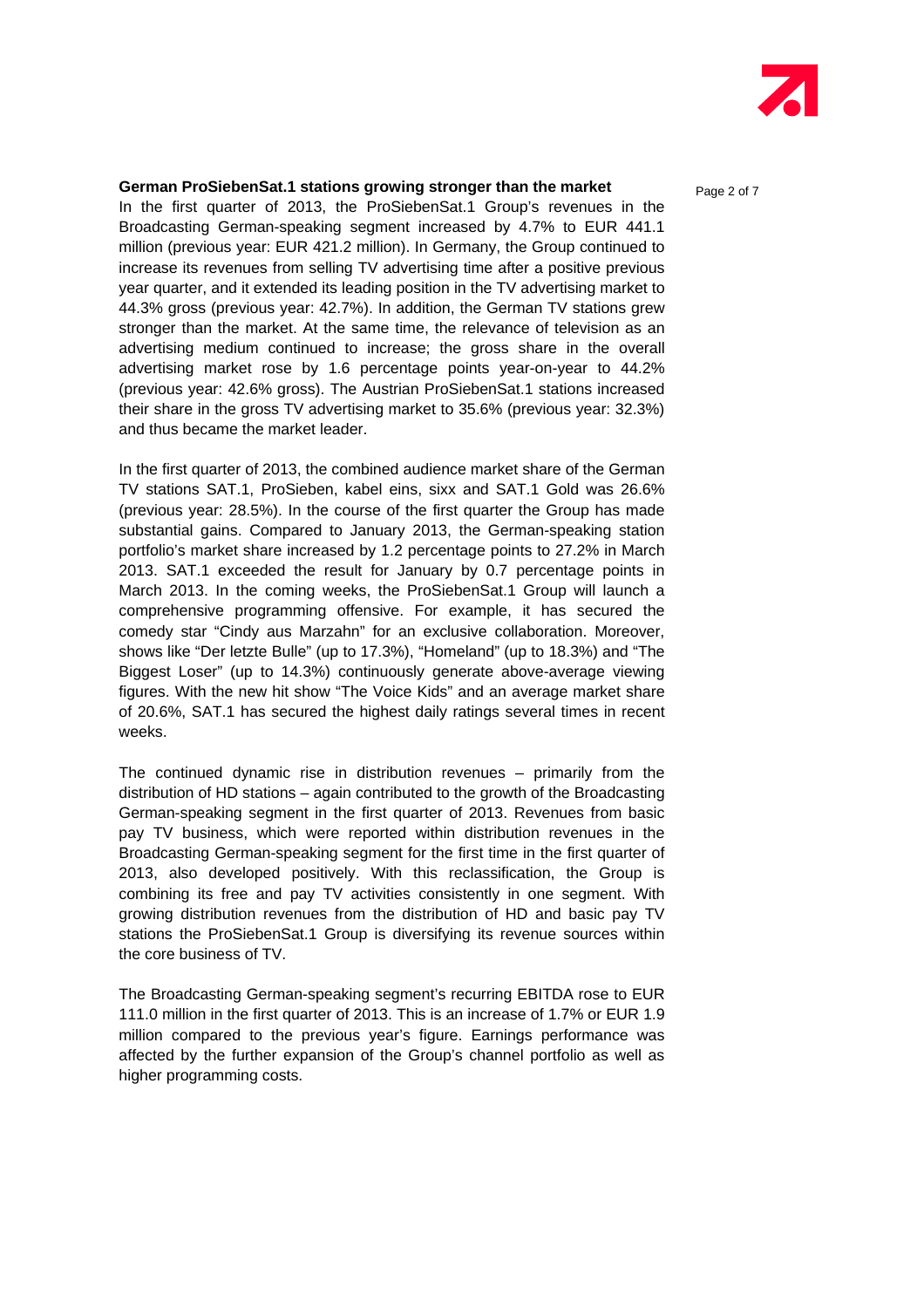

## **Digital & Adjacent grows by more than 40 percent**  Page 3 of 7

The Digital & Adjacent segment continued its strong growth course in the first quarter of 2013. External revenues increased by 43.9% or EUR 29.5 million to EUR 96.7 million. ProSiebenSat.1 thus again posted an increase in revenues of over 40% in this segment. All four key business units of the segment contributed to this development with growth rates of at least double-digit. Revenues in the Ventures & Commerce area increased at an even greater rate.

- **Online Video:** With a market share of 48%, the ProSiebenSat.1 Group is Germany's leading marketer of video content on the internet, too. In the first quarter, the Group pushed forward with the conversion of the internet portal MyVideo into an online TV station. With "Last Man Standing", an eight-hour live webstar games battle in March, MyVideo generated more than four million video views. In addition, the video-ondemand platform maxdome made a significant contribution to the growth in revenues. With 50,000 titles, a market share of 40% and one million active users, the portal is Germany's largest online video library. Furthermore, maxdome is pre-installed on 70% of all smart TVs.
- **Online Games:** In the first quarter of 2013, the Games unit continued to grow dynamically. With "Gunz2" and "Creatures", the Group secured two more attractive titles for international sale. It also successfully launched a Europe-wide games app. Around 16 million gamers are registered on the ProSiebenSat.1 Group's gaming platforms.
- **Ventures & Commerce:** In the first quarter, the Ventures & Commerce business made the largest growth contribution in this segment. The ProSiebenSat.1 Group provides selected start-up companies with TV advertising time on its high-reach stations in return for a share in revenues and/or equity. In this way, the ProSiebenSat.1 Group has built up a Ventures portfolio with 61 partnerships including strategic investments since 2010. In the first quarter, the Group extended its portfolio with strategic investments in the fashion community Stylight and the e-commerce provider Outstore. In addition, the Group founded the incubator Epic Companies, which builds up start-up companies from their foundation onward.
- **Music:** Revenues from music and live entertainment business also developed well. The Group has operated its own online-ticketing platform TICKETHALL since February 2013, where it has successful artists such as Lenny Kravitz, Die Fantastischen Vier and Heino under contract.

The Digital & Adjacent segment's recurring EBITDA rose to EUR 20.0 million in the first quarter of 2013. This is an increase of 14.6%, which was impacted by investments in the Group's growth initiatives.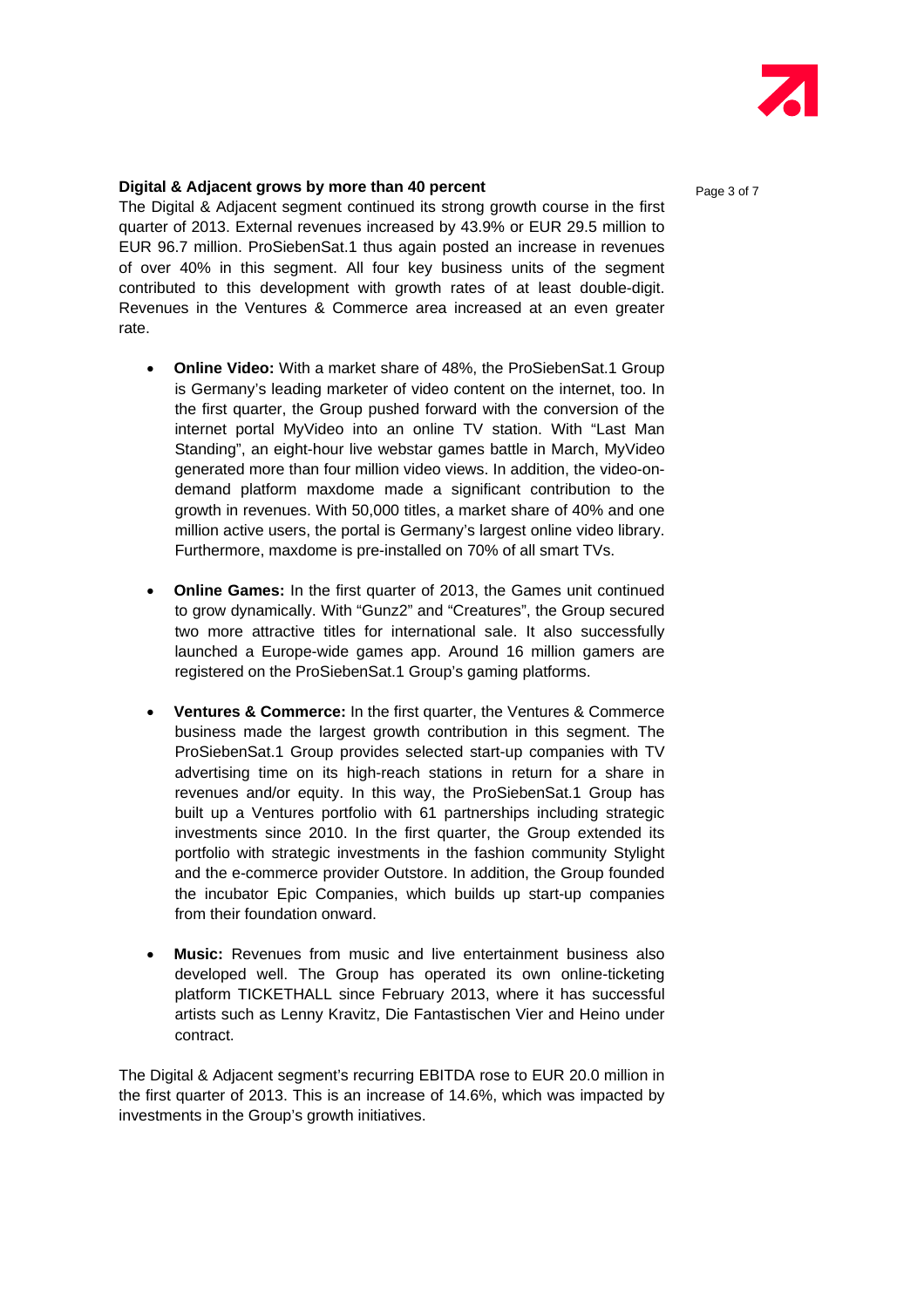

## **Red Arrow formats successfully on air worldwide Page 4 of 7** and  $P_{\text{A}}$

At EUR 25.1 million, external revenues in the Content Production & Global Sales segment considerably exceeded the previous year's figure of EUR 11.0 million. Red Arrow Entertainment benefits from a broad-based portfolio with 17 production companies in nine countries around the world. Three years after it was founded, the ProSiebenSat.1 subsidiary is already one of the top ten independent production companies internationally. In the first quarter of 2013, successful Red Arrow formats were on air around the world: The innovative cooking show "The Taste" started on the US station ABC as the strongest nonfiction program in two years. In Great Britain, the TV show "Off Their Rockers" reached nearly six million viewers on the country's largest private station ITV1.

Due to higher revenues and at the same time costs rising at a lower rate, recurring EBITDA in the segment improved by EUR 0.4 million to minus EUR 1.2 million (previous year: minus EUR 1.5 million) in the first quarter of 2013.

#### **ProSiebenSat.1 invests continuously in growth areas**

The ProSiebenSat.1 Group generates long-term growth prospects by expanding strategically relevant parts of the Group. The goal is to diversify business activities even further and to tap into other sources of revenues in addition to the traditional TV advertising business. As expected, additional investments in growth segments, alongside the acquisitions of recent months, led to an increase of costs in the first quarter of 2013. Operating costs rose by 15.7% or EUR 59.4 million year-on-year to EUR 438.3 million.

#### **Solid balance sheet structure**

Compared to March 31, 2012, net financial debt improved by 4.9% or EUR 93.8 million to EUR 1.829 billion. Leverage improved slightly year-on-year. As of March 31, 2013, the ratio of net financial debt before reclassification of cash and cash equivalents from the Northern and Eastern European business to recurring EBITDA of the last twelve months (LTM recurring EBITDA) was 2.1 times. Thus, the leverage ratio is within the defined target range of 1.5 to 2.5 times. As of March 31, 2012, the figure was 2.2 times recurring EBITDA.

On April 9, 2013, the sale of the Northern European TV and radio activities to Discovery Communications was concluded. As announced, the ProSiebenSat.1 Group will use EUR 500 million of the sale proceeds to reduce its financial liabilities and thus further strengthen its capital structure. At the end of April this year, the Group further already prepaid EUR 113 million. An additional EUR 387 million will follow within the second quarter of 2013. The Group's term loans will then amount to EUR 1.860 billion (nominal value). As the Group manages its capital structure proactively it is considering extending part of the term loans due in July 2015/2016 to July 2018 in order to optimize the financing structure further. The ProSiebenSat.1 Group has submitted a corresponding proposal to its lenders.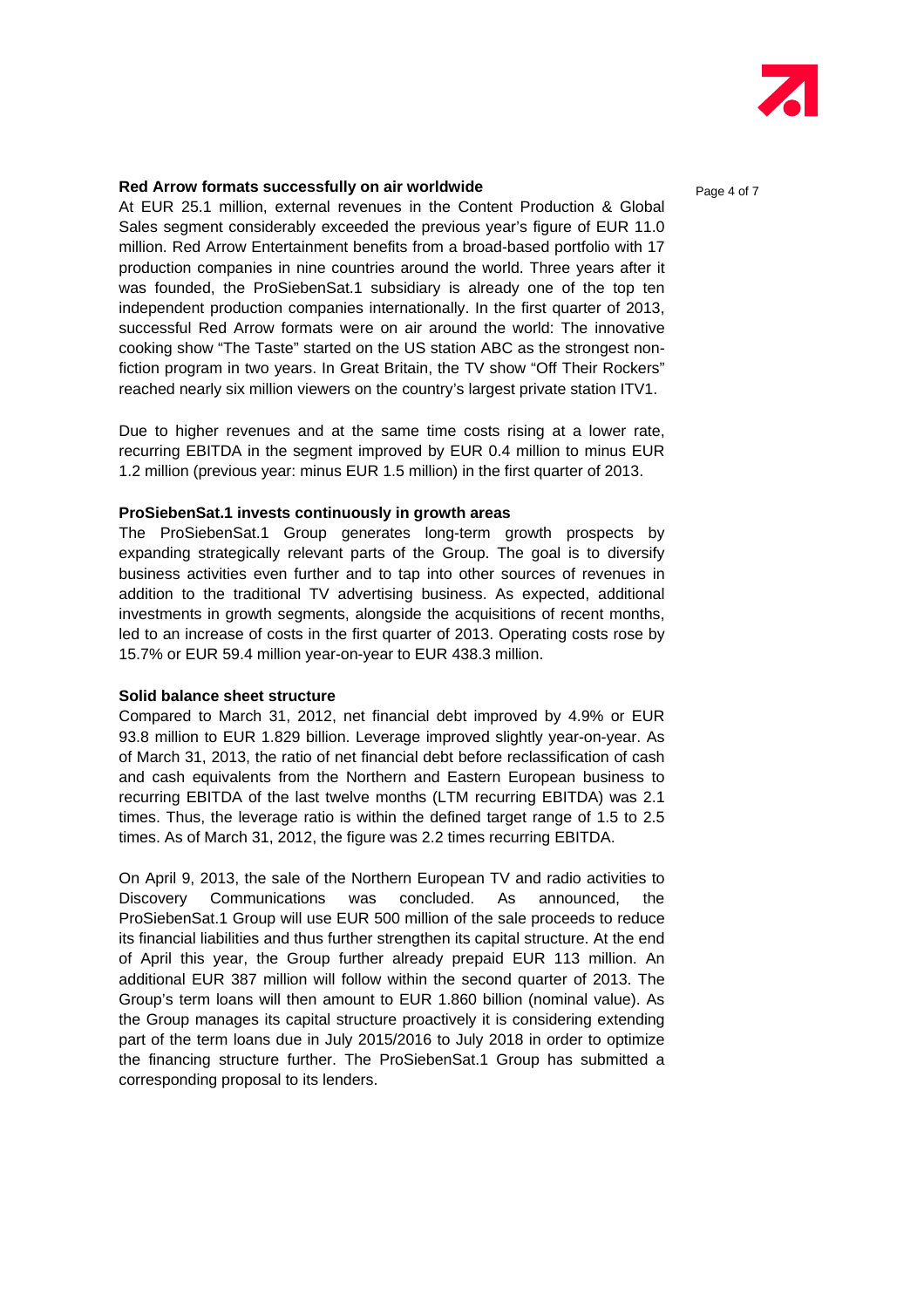

### **Proposed dividend of EUR 5.65 per preference share and EUR 5.63 per** Page 5 of 7 **common share**

In addition to the above mentioned loan repayments of EUR 500 million, the ProSiebenSat.1 Group will also invest the proceeds from the sale of the Northern European TV and radio portfolio in current business operations. Hence, the operating cash flow will be available for other purposes in a greater extent. The Executive Board will propose a dividend of EUR 5.65 per preference share (previous year: EUR 1.17) for 2012 and EUR 5.63 per common share (previous year: EUR 1.15) to the Annual General Meeting taking place on July 23, 2013. This represents a total payout of approximately EUR 1.2 billion (previous year: EUR 245.7 million). After the payment, the ProSiebenSat.1 Group's leverage factor will remain in the target range of 1.5 to 2.5 times communicated previously, based on the Group's ratio of net financial debt to recurring EBITDA (LTM).

Furthermore, the company intends to propose to the coming shareholders' meeting a conversion of its non-voting preference shares into voting common shares. In connection with the conversion, which shall be effected without requirement for the preference shareholders to pay any premium, all common shares would be admitted to trading at the stock exchange.

### **ProSiebenSat.1 confirms positive full-year outlook**

The ProSiebenSat.1 Group has had a positive start to 2013 in all segments and confirms it outlook for the year as a whole. As before, the Group expects revenues to grow by a mid-single-digit percentage. The Group is aiming for recurring EBITDA above the previous year's figure of EUR 744.8 million (continuing operations). All segments will make a contribution here. Furthermore, the Group is also re-emphasing its long-term growth targets. At the close of the first quarter of 2013, the Group has already achieved 61% of the potential additional revenues to be generated by 2015 in comparison to 2010. After the sale of the Northern European TV and radio activities, the total growth target by 2015 is more than EUR 600 million. This figure does not include the additional potential revenues of EUR 150 million from the Digital & Adjacent segment.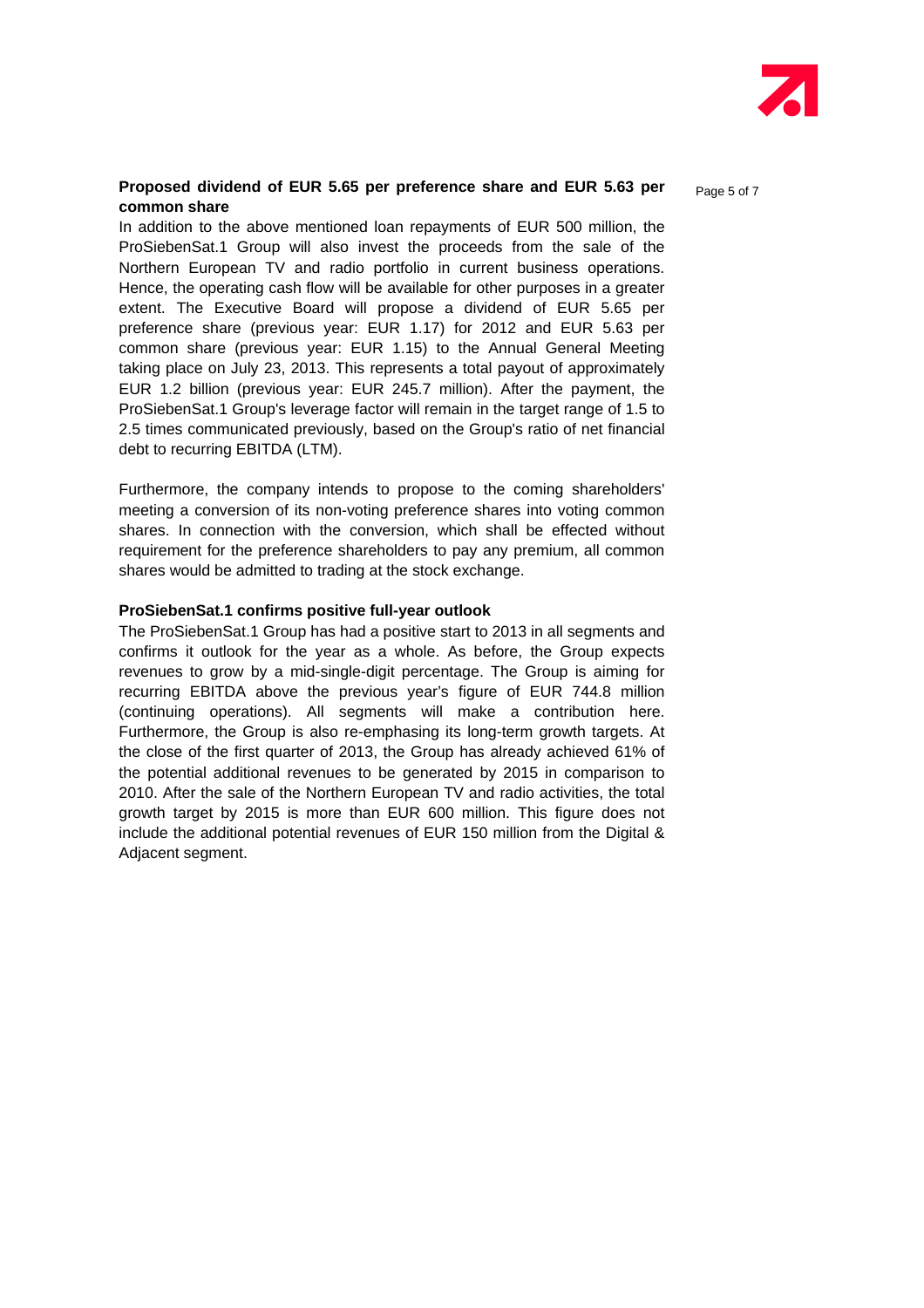

# Key figures of the ProSiebenSat.1 Group on the basis of continuing **Page 6 of 7 operations**

| EUR <sub>m</sub>                                                           | Q1 2013 | Q1 2012 |
|----------------------------------------------------------------------------|---------|---------|
|                                                                            |         |         |
| Revenues                                                                   | 562.8   | 499.4   |
| <b>Total costs</b>                                                         | 461.5   | 399.3   |
| Operating costs <sup>(1)</sup>                                             | 438.3   | 378.9   |
| Recurring EBITDA <sup>(2)</sup>                                            | 128.0   | 122.2   |
| Recurring EBITDA margin (in percent)                                       | 22.7    | 24.5    |
| <b>EBITDA</b>                                                              | 123.1   | 117.8   |
| Non-recurring items                                                        | $-4.9$  | $-4.4$  |
| EBIT                                                                       | 104.8   | 101.8   |
| <b>Financial result</b>                                                    | $-33.0$ | $-37.2$ |
| Net result<br>(consolidated net profit after non-controlling<br>interests) | 50.0    | 40.4    |
| Underlying net income <sup>(3)</sup>                                       | 50.9    | 41.1    |
| Basic earnings per preference share<br>(underlying)                        | 0.24    | 0.20    |
| Free cash flow                                                             | $-22.4$ | $-92.8$ |

| EUR m                             | Mar. 31, 2013 | Dec. 31, 2012 | Mar. 31, 2012 |
|-----------------------------------|---------------|---------------|---------------|
|                                   |               |               |               |
| Shareholders' equity              | 1,594.1       | 1,500.9       | 1,476.4       |
| Equity ratio (in %)               | 28.8          | 27.7          | 29.3          |
| Cash & cash equivalents           | 655.4         | 702.3         | 414.2         |
| Net financial debt <sup>(5)</sup> | 1,829.0       | 1,780.4       | 1,922.9       |
| Leverage $^{(4)(5)}$              | 2.1           | 2.0           | 2.2           |